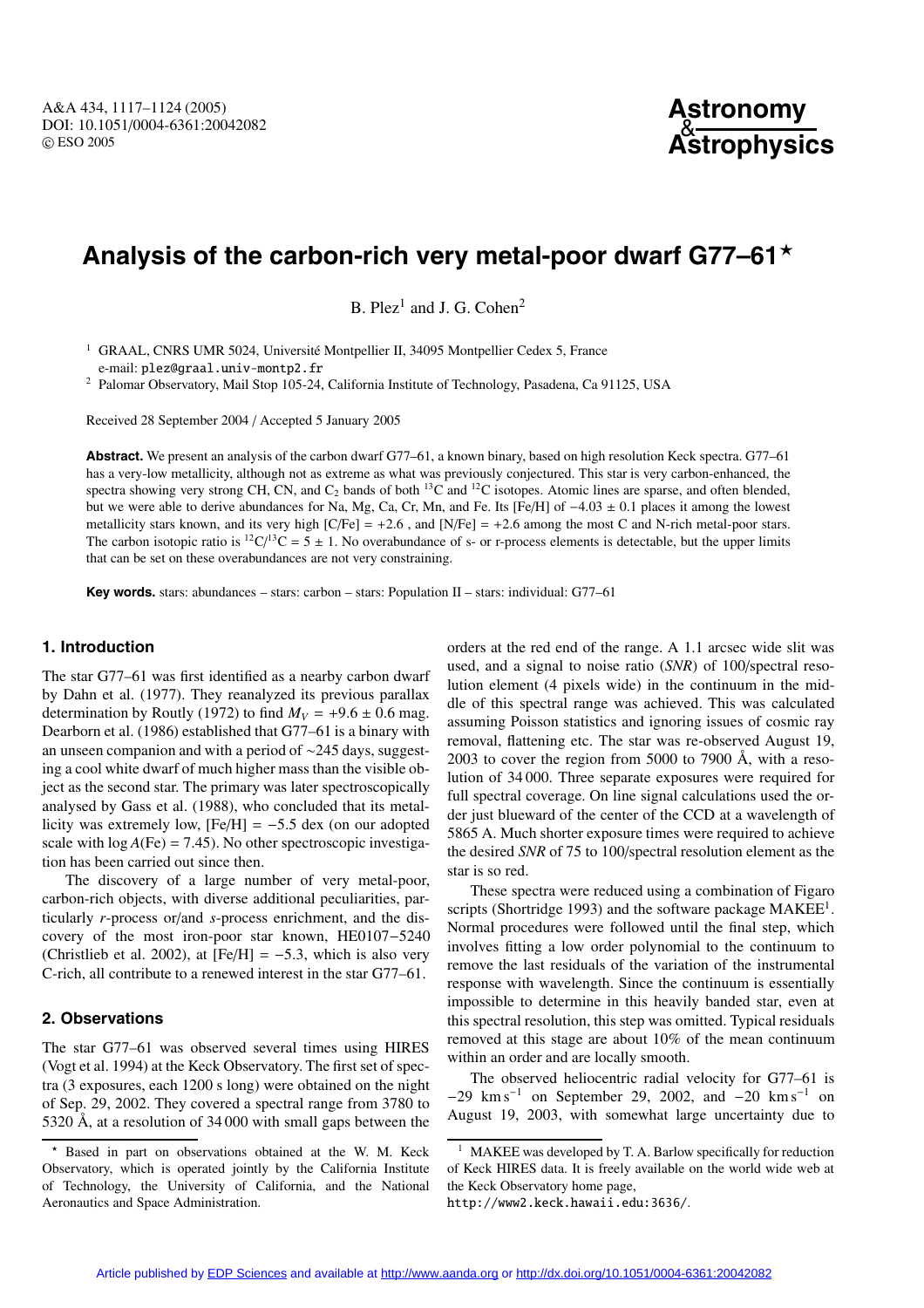the strong veiling. These values fit very well with those predicted from the orbit of Dearborn et al. (1986): −29.6 and  $-18.5$  km s<sup>-1</sup>.

## **3. Analysis**

The spectra were analysed through spectrum synthesis, the very strong veiling by molecular bands not allowing equivalent width determinations.

### 3.1. Stellar parameters

Our *B* − *V* photometry from the Swope 1-m telescope at the Las Campanas Observatory, (Ivans & Cohen, private communication),  $B = 15.70$  and  $V = 13.97$ , gives  $B - V = 1.73$  mag. Dahn et al. (1977) provide *V* = 13.90, *B* − *V* = 1.70. The trigonometric parallax of  $16.9 \pm 2.2$  mas (Harris et al. 1998), and the *V* magnitude lead to  $M_V = 10.1 \pm 0.27$ , assuming no reddening, as the star is nearby. Schlegel et al.'s extinction maps (1998) give  $E(B-V) = 0.100$  at this position. The Galactic latitude of G77–61 is <sup>−</sup>41.51◦, corresponding to a height of 39 pc above the Galactic plane, resulting in about 25% of the total extinction, or 0.025 mag, well below all other uncertainties. The IR colours *J* − *H* = 0.684, *H* −*K* = 0.337, and *J* −*K* = 1.007 in the Johnson system (Bessell & Brett 1988) are obtained from 2MASS photometry (Skrutskie et al. 1997, and Cutri et al. 2003)  $J = 11.470$  (0.022),  $H = 10.844$  (0.024),  $K = 10.480$ (0.019), using the relations of Carpenter (2001). The *K* magnitude is 10.52 in the Johnson system, which transforms to an absolute  $M_K = 6.62 \pm 0.27$ . Carbon-rich dwarf MARCS models around  $T_{\text{eff}}$  = 4000 K and [Fe/H] = −3 or −4 have bolometric corrections BC<sub>*K*</sub> ≈ 2.25, and BC<sub>*V*</sub> ≈ −0.65. Thus, the absolute bolometric magnitude is  $M_{bol} \approx 9.45$  from *V*, and 8.87 from *K*. Dearborn et al. (1986) find  $BC_V = -0.96$  from spectrophotometric observations, leading to  $M_{bol} = 9.14$ . We adopt the average of the *K* and *V* values,  $M_{bol} = 9.16$  (i.e.  $L = 0.017 L_{\odot}$ ).

We adopt  $T_{\text{eff}}$  = 4000  $\pm$  200 K, obtained from interpolating the observed *V* − *J* and *V* − *K* colors in the predicted color grid of Houdashelt et al. (2000). We assume that the star is sufficiently nearby that the reddening is negligible. The uncertainty in  $T_{\text{eff}}$  is not due to the observational photometric errors but rather to the modeling uncertainties. The Houdashelt et al. (2000) color grid was calculated assuming scaled Solar compositions extending to [Fe/H] as low as −3 dex, but G77–61 has a highly anomalous composition with very large C excess. The  $C_2$  bands reduce the flux integrated over the *V* bandpass below that of the true continuum by ∼35%. The effect of the prominent  $C_2$  absorption, which is not included in the models at all, has been compensated for in an approximate way, but still leaves a large uncertainty in  $T_{\text{eff}}$ . The range of  $T_{\text{eff}}$  from the three previous analyses of this star listed in Sect. 1 is 4000 to 4200 K.

For  $T_{\text{eff}}$  = 4000 K we deduce that  $R = 0.27 R_{\odot}$ , and log  $q =$ 5.27 assuming  $M = 0.5$   $M_{\odot}$ , assuming  $M = 0.3$   $M_{\odot}$  leads to  $log\ q = 5.05$ .

While evolutionary tracks for metal poor stars with such extreme C enhancement are not available, the new Yale-Yonsei isochrones (Kim et al. 2002; Yi et al. 2003) with  $\alpha$ -enhancement give an indication of whether these values are in accord with those expected for an old lower main sequence star. We examine the sequence of metal poor isochrones with  $\alpha$ -enhancements of a factor of four and age of 9 Gyr. The inferred luminosity of G77–61 then corresponds to a mass of 0.38  $M_{\odot}$ . The  $T_{\text{eff}}$  of the isochrone at this luminosity, which is probably quite uncertain, is ∼300 K lower than the value we adopt.

#### 3.2. Model atmospheres and line data

Using the estimates of  $T_{\text{eff}}$ , and log g, models were calculated with the MARCS code (Gustafsson et al. 1975; Plez et al. 1992; Edvardsson et al. 1993; Asplund et al. 1997; Gustafsson et al. 2003), at metallicities between −5 and −3, for various C/H ratios. The synthetic spectra were computed with the TURBOSPECTRUM package (Alvarez & Plez 1998), using atomic lines from the VALD database (Kupka et al. 1999). The data for the lines we use in the abundance analysis is listed by Hill et al. (2002), and Cayrel et al. (2004). The molecular line lists for CH, and CN were specially assembled. These lists, used by Hill et al. (2002), were further updated. The CH line list was improved by shifting a number of line positions by 0.1 Å or less between 4200 and 4275 Å, for 13CH A-X lines, and to a lesser extent 12CH lines (using in particular Richter & Tonner 1967, as well as a Keck spectrum of the carbon-rich metal-poor star HE0212-0557). The  $C_2$  line list was taken from Querci et al.  $(1971)$ , and updated by scaling the  $gf$ -values to agree with modern lifetime and intensity measurements (Cooper & Nicholls 1975; Grevesse et al. 1991; Erman & Iwamae 1995; Langhoff et al. 1990). The situation is far from satisfactory for spectrum synthesis with this latter list, and efforts are under way to improve the situation. We did not use  $C_2$  lines to derive the C abundance, and avoided the use of other lines situated within  $C_2$  bands, where a risk of blending exists.

It is important to use a model computed with abundances close to the spectroscopic determination. Figure 1 shows the thermal and pressure structure of the final model adopted, with abundances from Table 1, together with a second model with solar abundances uniformly scaled down by −4 dex and with  $\lceil \alpha/\text{Fe} \rceil = +0.4$ , and a third model with in addition CNO abundances set to their final values. The thermal structure of the model is affected by the abundance of species that contribute importantly to the opacity (mostly C and N, due to the predominance of  $C_2$  and CN in the spectrum), and less importantly by the abundance of electron donors (Mg, Na, and Ca) which has a impact on the  $T - P_e - P_{gas}$  relation in the outermost layers. This is further illustrated in the spectrum synthesis. Changing from a model with scaled solar abundances ( $[X/H] = -4.0$ ), and  $[\alpha/Fe] = +0.4$ , to a model with the abundances of Table 1 results for example in a change of more than 0.3 dex in the determination of the abundance of Na from the Na I D line. This is illustrated in Fig. 2 where synthetic spectra computed with various Na abundances in the three model atmospheres are compared to the observation. In the case of the two models with equal abundances of C, N, and only differences in some elements (esp. Na, Mg, Ca), the differences are due to the impact of the electron donors in the line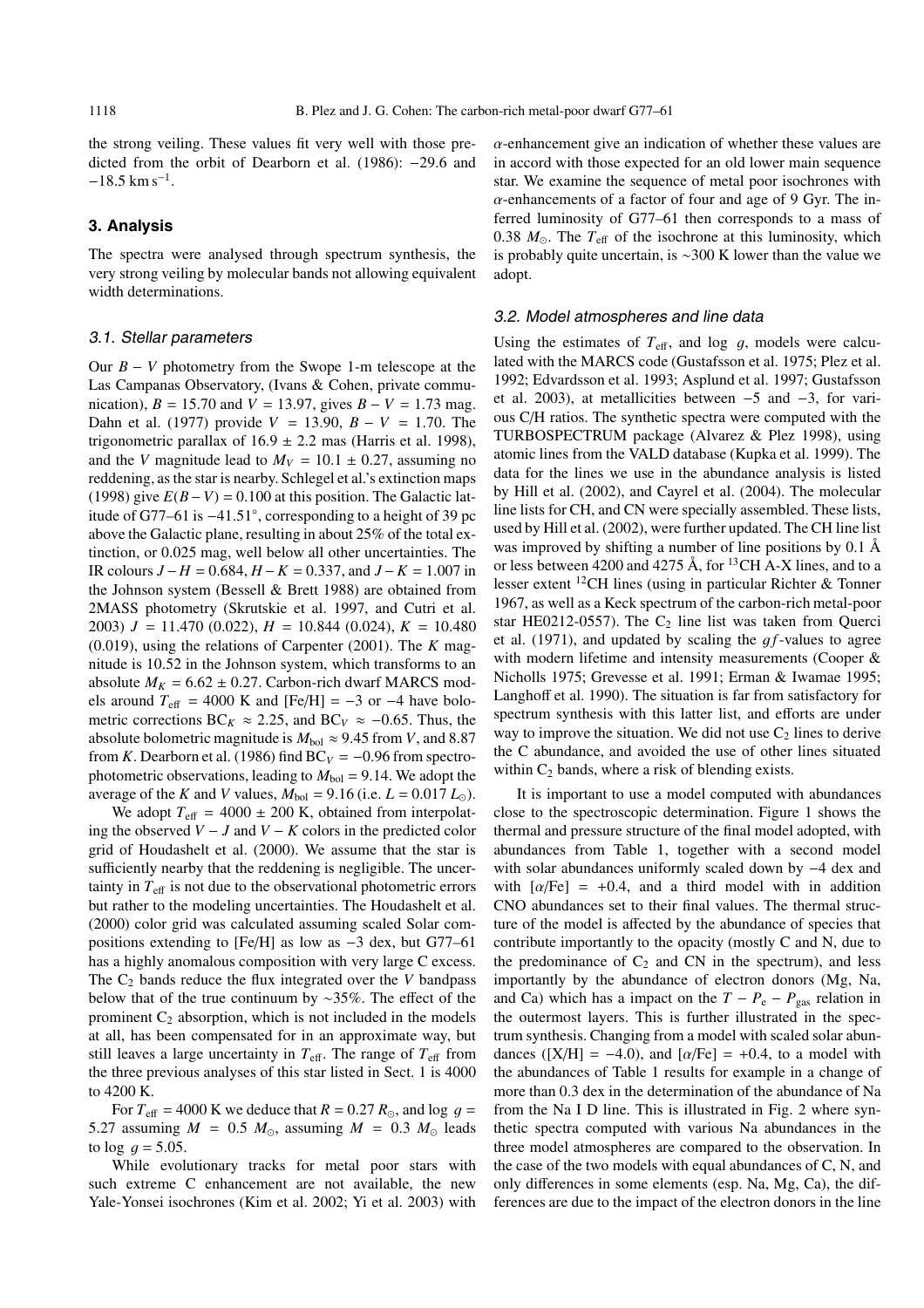

**Fig. 1.** Effect of abundance changes on model atmosphere thermal and pressure structure. Full line is the final model, with the abundances of Table 1, dashed line is a model with solar abundances scaled by  $-4$  dex, and  $\alpha$ Fe] = 0.4, dotted line has in addition CNO abundances to their final value.

**Table 1.** Abundances derived for G77–61.

| $\log \epsilon(X)$ | Error      | [X/H]   | [X/Fe]   | Wavelength $(\AA)$ |
|--------------------|------------|---------|----------|--------------------|
| 7.0                | $\pm 0.1$  | $-1.4$  | $+2.6$   |                    |
| 6.4                | $\pm 0.1$  | $-1.4$  | $+2.6$   |                    |
| <1                 |            | < 0     | $\leq$ 4 | 6708               |
| 2.9                | $\pm 0.2$  | $-3.4$  | $+0.60$  | 5889               |
| 4.0                | $\pm 0.2$  | $-3.5$  | $+0.49$  | 5183, 5172         |
| 2.3                | $\pm 0.3$  | $-2.8$  | $+1.21$  | 7665, 7699         |
| 2.7                | $\pm 0.2$  | $-3.7$  | $+0.37$  | 4226               |
| 2.9                | $\pm 0.2$  | $-3.5$  | $+0.57$  | 8498, 8542, 8662   |
| 2.0                | $\pm 0.2$  | $-3.7$  | $+0.36$  | 5206, 5208         |
| 1.3                | $\pm 0.3$  | $-4.1$  | $-0.06$  | 4030               |
| 3.42               | $\pm 0.15$ | $-4.03$ |          | 3887, 3895, 3899   |
|                    |            |         |          | 4045, 4063, 4071   |
|                    |            |         | 2.7      | 4810               |
|                    |            |         | < 0      | 4077               |
|                    |            |         | $<$ 1    | 4554, 4934         |
|                    |            |         | $<$ 3?   | 4129, 4205         |
| a 12a 12a          |            |         |          |                    |

 $a^{12}C/{}^{13}C = 5 \pm 1.$ 

*<sup>b</sup>* The K abundance is quite uncertain: blend with CN.

forming layers. Their resulting difference is about 0.1 dex in the determination of the Na abundance. Interestingly, deeper in the atmosphere, around  $\tau_{\text{Ross}} = 1$ , about 80% of the electrons arise from  $H_3^+$ . The obvious impact this has on  $H^-$  opacity demonstrates the importance of including  $H_3^+$  in the molecular equilibrium, as recently shown for the evolution of zero-metal stars by Harris et al. (2004). We use the partition function of Neale & Tennyson (1995) for  $H_3^+$ .



**Fig. 2.** Effect of model atmosphere changes on the Na I D line. Dots are observations; full line is the synthetic spectrum from the model atmosphere with the final abundances, including  $log A(Na) = 2.92$ ; dotted lines are for 2 Na abundances: 2.92 and 3.22, and a model with solar abundances scaled by −4 dex, except CNO which have their final value, and  $\left[\alpha/\text{Fe}\right] = 0.4$  (dotted line model of Fig. 1); finally, dashed lines are for Na abundances of 2.32, 2.62 and 2.92 and the model with solar abundances scaled by −4 dex (dashed line model of Fig. 1). The features in the observed spectrum that are not matched by our calculations are due to  $C_2$ .

The effect of changes in C and N abundances on the emergent spectrum is even more dramatic, through the change in blanketing of  $C_2$ , CN and CH, which affects the thermal structure of the model (see Figs. 1 and 2). The O abundance, which we cannot determine, has no impact as long as it stays well below the C abundance. Low-resolution IR spectra (Joyce 1998) as well as IR photometry (Dahn et al. 1977) show very faint CO bands, in favor of a low oxygen abundance. We adopted here  $log A(O) = 5.0$ .

## 3.3. Results

Abundances were first derived for C using the CH *A* − *X* and *B* − *X* bands around 3890 and 4100–4200 Å (see Fig. 3), with checks on the  $C_2$  Swan bandheads at 5160 Å and 4735 Å. The N abundance was estimated using the CN *A* − *X* red bands around 8000 Å. Note that an increase of the derived carbon abundance would lead to a decrease of the nitrogen abundance by the same amount. The  $C_2$  Swan and Phillips bands, although very strong and displaying obvious bandheads for the  ${}^{12}C_2$ , the  ${}^{12}C^{13}C$ , and  ${}^{13}C_2$  isotopic combinations, could not be used, because of the absence of reliable line list. The  ${}^{12}C/{}^{13}C$  isotopic ratio of  $5 \pm 1$ , was derived using 18<sup>13</sup>CN lines between 7925 and 7966 Å. Wavelengths of  $^{13}$ CN lines from the list of Plez were shifted by 0.1 Å to improve the match to the observations. Figures 4 and 5 show parts of these regions. The synthetic spectrum without CN lines included is also plotted. Faint lines appear in this synthetic spectrum, which seem well placed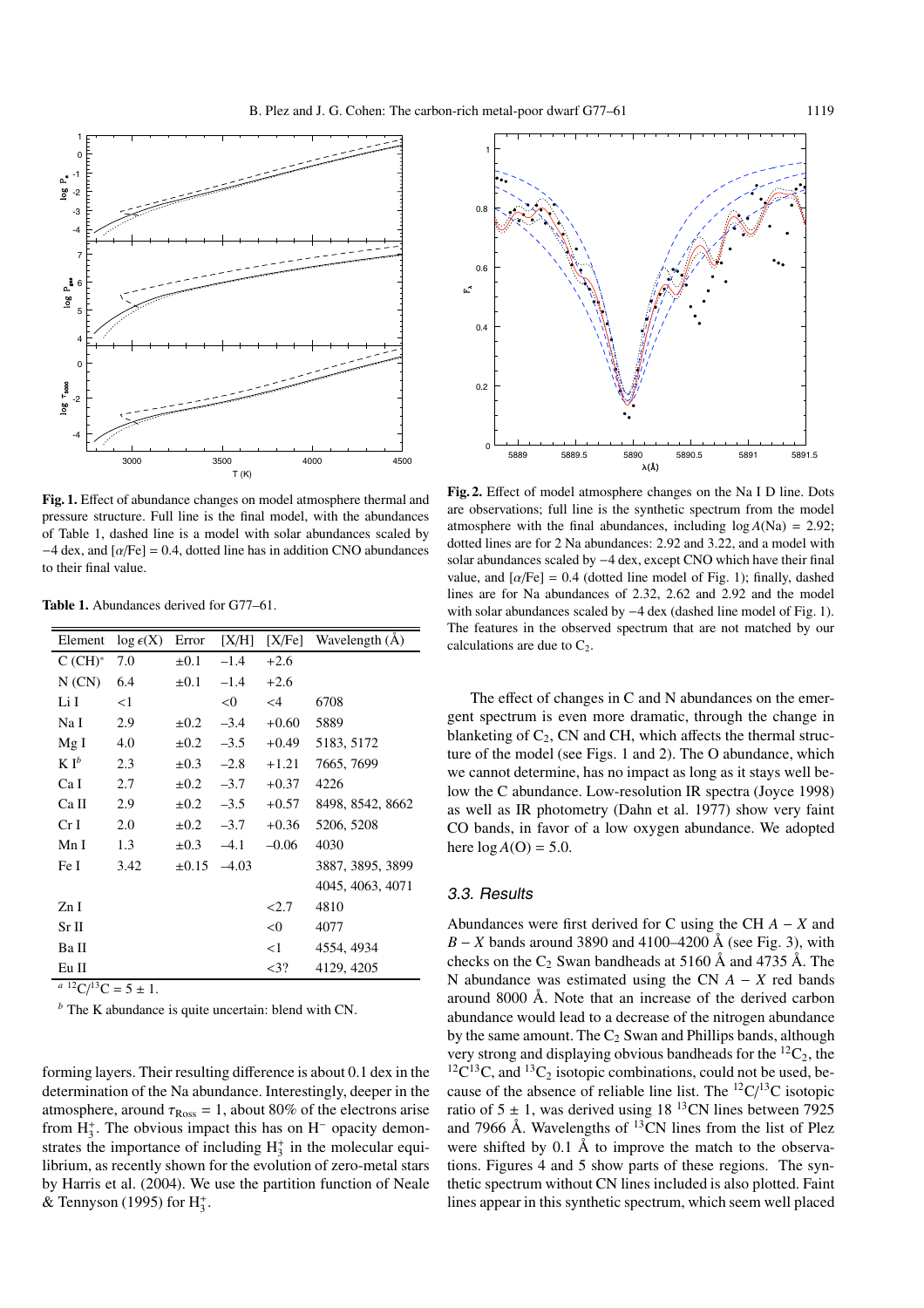

**Fig. 3.** CH  $A - X$  lines and CN  $B - X$  bandhead. Dots are the observed spectrum. Synthetic spectra were calculated for  $^{12}C/^{13}C = 5$ (final adopted value), 9, and 20. All abundances have their final value.



**Fig. 4.** CN red system lines. Dots are two observed spectra, with different setups. Synthetic spectra were calculated for 3 different N abundances,  $log A(N) = 6.32, 6.42, 6.52,$  and without CN lines.

but too faint to fit the observed spectrum. These lines are low excitation  $C_2$  lines from the Phillips bands, for which we don't have a reliable line list. Efforts to improve the situation are ongoing, as these unsaturated lines seem promising to determine the carbon abundance in stars similar to G77–61.

The impact of microturbulence is not negligible on the strong saturated lines. We could only use a handful of strong atomic lines. Most molecular lines are also somewhat saturated. We could thus not derive a microturbulence parameter from the observations. We decided to use  $0.1 \text{ km s}^{-1}$  for the following reason: in the Sun the ratio of microturbulence parameter to the maximum MLT velocity is 1.3/2.5. The MLT velocity



Fig. 5. Red system lines of <sup>12</sup>CN and <sup>13</sup>CN. Spectra were computed for 3 different isotopic ratios:  ${}^{12}C/{}^{13}C = 4, 6, 9$ , as well as without any CN lines. The (too) faint spectral lines appearing in the latter case (dotted line) are  $C_2$  lines from the Phillips transition system. The line list we use for  $C_2$  is not reliable.

in our C dwarf model is 0.22 km s<sup>-1</sup>, reached around  $\tau_{5000}$  = 1. Assuming the same ratio as for the Sun, which is reasonable if we suppose that microturbulence measures convective overshooting in the upper layers of the atmosphere, we find a microturbulent velocity of the order of 100 m/s, which is one order of magnitude smaller than the thermal velocity of atoms at 3000 K. Actually, convection reaches optically thin layers in the carbon dwarf models with velocities of about 100 m/s at  $\tau_{5000} = 0.01$ , which reinforce our estimate for the microturbulence parameter. Using 1 km s<sup> $-1$ </sup> would not impact the abundances derived here very much. Only the use of a very unlikely microturbulence parameter of the order of 2 km s−<sup>1</sup> or more would induce significant abundance changes, and a notably worse match to the observations.

Unblended atomic lines are rare in the spectrum of G77–61, and most are strong. The abundances we present are based on few lines, often with low excitation energies, and subject to non-LTE effects. Large errors might have occurred due to an inappropriate description of the upper layers of the stellar atmosphere. We avoided lines in regions of the spectrum where the synthetic spectra did not reproduce well enough the molecular veiling. In particular, the region below 4000 Å shows numerous large absorption features, of unidentified origin. These features show up in the spectra of other cool C-rich, metal-poor stars as well, and efforts toward their identification should be made.

The abundances are presented in Table 1, where we use as reference solar abundances the values from Grevesse & Sauval (1998), except for  $C = 8.41$ ,  $N = 7.80$ , and  $O = 8.67$  which we take from Allende-Prieto et al. (2002a), Asplund (2003), and Asplund et al.  $(2004)$ , and Fe = 7.45 from Asplund et al. (2000). Our solar abundances are the same as Christlieb at al. (2004) and Cohen et al. (2004).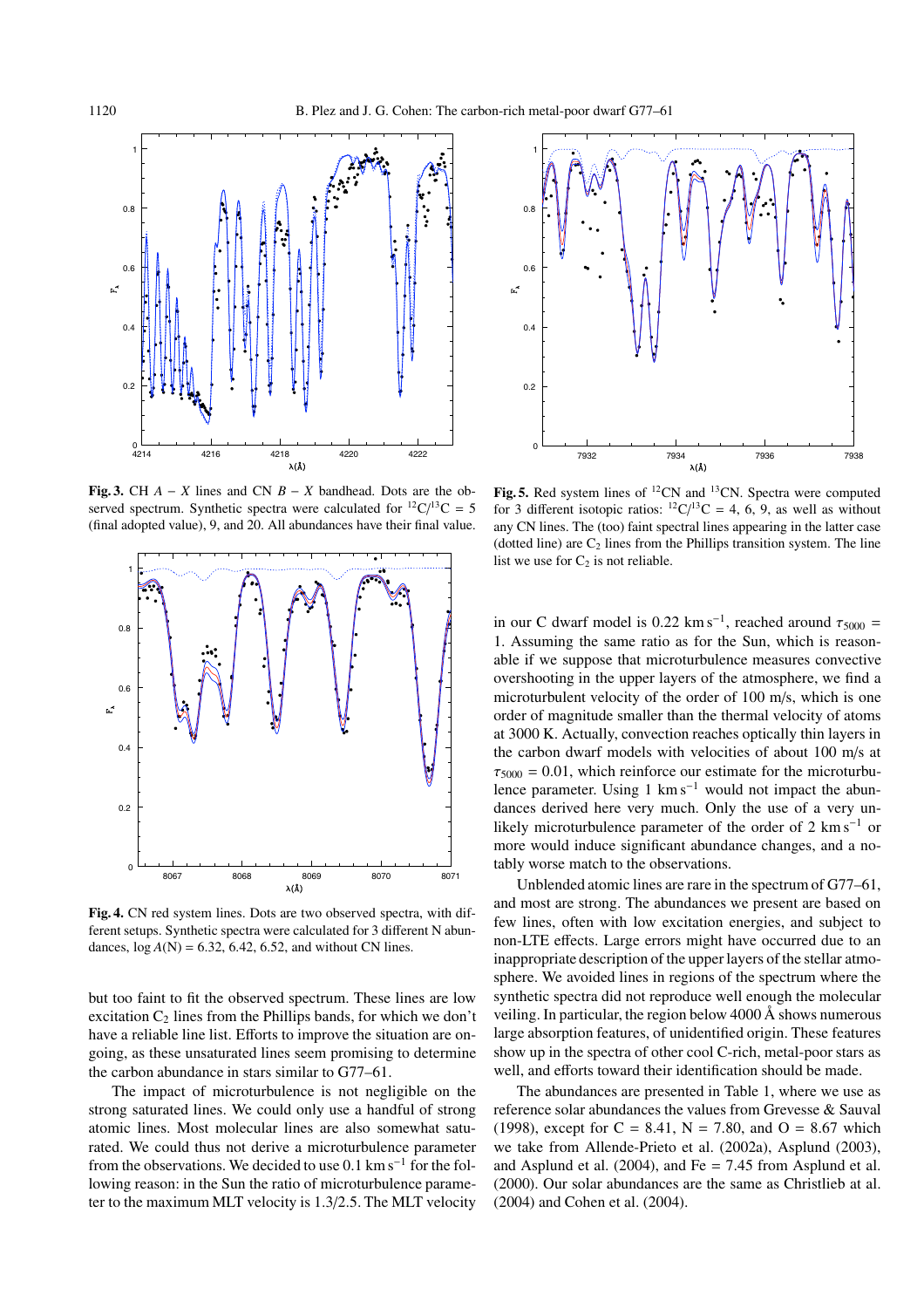

**Fig. 6.** Observed (dots) and calculated spectra (full lines) of 3 Fe I lines, for 2 Fe abundances: 3.30 and 3.60, using the final model atmosphere parameters.

The uncertainties from the quality of the fit of individual lines are of the order of 0.15 dex. In some cases (K I) possible additional blends increase the uncertainty to greater values (0.3 dex or more). For Fe I (see Fig. 6), the situation is better, as 6 lines could be used, that are not resonance lines, contrary to Na, or K. The standard deviation from the 6 lines is 0.1 dex. The uncertainties quoted in Table 1 are estimated on this basis. They do not include any systematic error that could arise from a change of stellar parameters. The abundances derived using the model with solar abundances scaled down by 4 dex, except the alpha elements ( $\lceil \alpha/\text{Fe} \rceil = +0.4$ ), and the final CNO abundances, differed from the abundances quoted in Table 1 by 0 dex for Ca, by less than 0.1 dex for Fe, by +0.15 dex for Mg and Cr, by 0.3 dex for Mn, and 0.6 dex for Na I. At the upper limit to the *T*<sub>eff</sub> for G77–61, i.e. 4200 K, [Fe/H] becomes −3.85. This is a reasonably secure upper limit to the metallicity of this star. An increase of the gravity to  $log\ g = 5.5$  reduces the Fe abundance by 0.3 dex. For Ca II, the changes are <sup>−</sup>0.1 dex when the gravity is increased to  $log\ g = 5.5$ , and  $+0.3$  dex for an increase of  $T_{\text{eff}}$  to 4200 K, while the Na I abundance rises by  $+0.5$  dex. These values give an estimate of the systematic errors that may affect our results, not accounting for possible non-LTE effects.

## **4. Discussion**

We have shown that G77–61 is an extremely metal poor dwarf with [Fe/H] −4.03 dex which is highly C-enhanced, having *N*(C)/*N*(Fe) 500 times the Solar ratio, so that [C/H] is −1.4 dex. There are only <sup>∼</sup>10 stars known in the Galaxy with [Fe/<sup>H</sup> <  $-3.5$  dex verified by a detailed abundance analysis<sup>2</sup>. G77–61 is arguably the third most Fe-poor star known in the Galaxy

|        | <b>Table 2.</b> Comparison of G77–61 with normal extremely metal poor |  |  |  |
|--------|-----------------------------------------------------------------------|--|--|--|
| stars. |                                                                       |  |  |  |

|                 | Sun               | G77–61   | Mean dwarfs <sup><math>a</math></sup> | Mean giants $b$ |
|-----------------|-------------------|----------|---------------------------------------|-----------------|
| Element         | $log \epsilon(X)$ | [X/Fe]   | [X/Fe]                                | [X/Fe]          |
| C(GH)           | 8.39              | $+2.6$   |                                       |                 |
| N (CN)          | 7.80              | $+2.6$   |                                       |                 |
| Li I            | 1.10              | $\leq$ 4 |                                       |                 |
| Na I            | 6.33              | $+0.60$  |                                       | $-0.24$         |
| Mg I            | 7.54              | $+0.49$  | $+0.52$                               | $+0.23$         |
| ΚI              | 5.12              | $+1.21$  |                                       | $+0.27$         |
| Ca I            | 6.36              | $+0.37$  | $+0.31$                               | $+0.22$         |
| Ca II           | 6.36              | $+0.57$  |                                       |                 |
| Cr <sub>I</sub> | 5.67              | $+0.36$  | $-0.21$                               | $-0.51$         |
| Mn I            | 5.39              | $-0.06$  | $-0.55$                               | $-0.52^{c}$     |
| Fe I            | 7.45              | $-4.03d$ | $-2.7^e$                              | $-3.01^e$       |
| ZnI             | 4.60              | < 2.7    | $+0.52$                               | $+0.48$         |
| Sr II           | 2.97              | < 0      | $-0.44^{f}$                           |                 |
| Ba II           | 2.13              | ${<}1$   | $-0.32$                               |                 |
| Eu II           | 0.51              | $\leq$ 3 |                                       |                 |
|                 |                   |          |                                       |                 |

*<sup>a</sup>* Sample of Cohen et al. (2004).

*b* Sample of Cayrel et al. (2004), from their regression at [Fe/H] = −4.0.

*<sup>c</sup>* The NLTE 0.4 dex correction Cayrel et al. uses has been removed.

*<sup>d</sup>* [Fe/H].

*<sup>e</sup>* Median [Fe/H] of the sample.

*<sup>f</sup>* Corrected for difference of reference solar Sr.

today; only HE 0107–5240 is significantly more metal poor. It is interesting that many of these stars are also extremely C-enhanced<sup>3</sup>; HE 0107–5240 would appear as a C-star, as does G77–61, were it a cool dwarf rather than a subgiant with a much hotter  $T_{\text{eff}}$ . Furthermore, G77–61 is the only star in this group which was originally noticed through its high proper motion; all the others were found in spectroscopic surveys.

Results from large recent surveys of very metal poor stars (Cayrel et al. 2004, for giants; and Cohen et al. 2004, for dwarfs) have now been published. Cohen et al. (2004) have pointed out that the abundance ratios [X/Fe] for elements between Mg and Zn, while they may be functions of [Fe/H], are constant to within the observational error at a fixed value of [Fe/H]. They also provide evidence that this is true of most C-rich stars, ignoring the CNO elements of course. Because of the complex spectrum of G77–61 with its many strong molecular bands including  $C_2$ , we could only determine abundances for a limited set of elements. These are compared with the mean abundances derived for very metal poor giants and for dwarfs with normal CNO from Cayrel et al. (2004) and Cohen et al. (2004) in Table 2. To within the errors, G77–61 appears to also show similar abundance ratios, apart from the

<sup>2</sup> These are CD−38◦245, CS 22162–002, CS 22885–096 and CS 22949–037, studied in detail by Norris et al. (2001), CS 22172–002, CS 22968–014 and BS 16467–062 from the sample of Cayrel et al. (2004), CS 29498–043 Aoki et al. (2002a,b, 2004),

BS 16545–0089 and HE 0218–2738 from the sample of Cohen et al. (2004), and HE 0107–5240, the most Fe-poor star known Christlieb et al. (2002).

<sup>3</sup> CD−38◦245 is the most metal poor star known which is not extremely C-enhanced.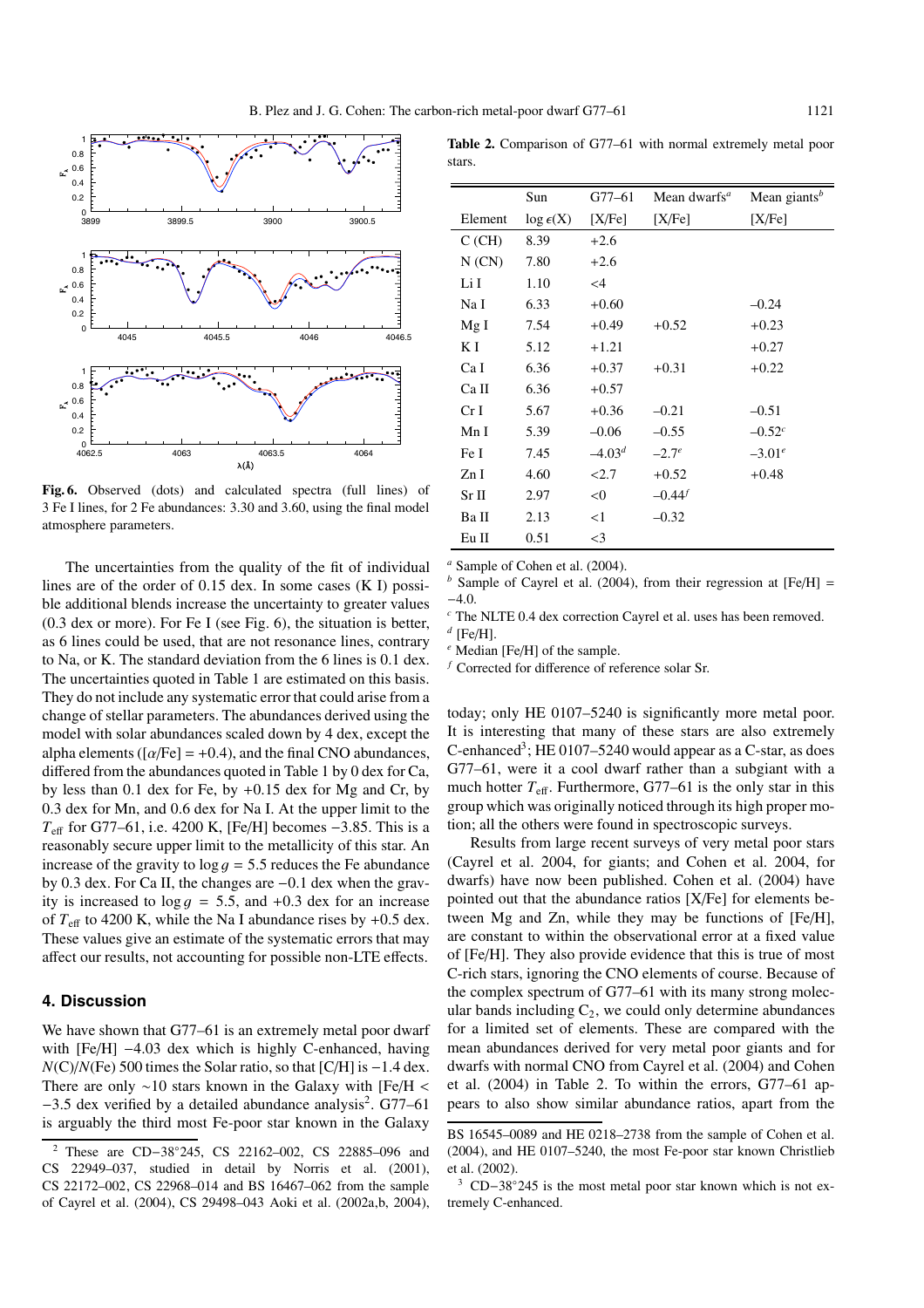|                     | $G77 - 61$ | CS29498-043                                                          | HE0107-5240    | CS22949-037      |                     | CS22957-027                 | HE0007-1832 |  |
|---------------------|------------|----------------------------------------------------------------------|----------------|------------------|---------------------|-----------------------------|-------------|--|
|                     | [X/Fe]     | [X/Fe] <sup>a</sup>                                                  | [X/Fe]         | [X/Fe]           | [X/Fe] <sup>a</sup> | [X/Fe] <sup>a</sup>         | [X/Fe]      |  |
| Li I                | $< +4$     |                                                                      | $< +5.3$       |                  | $<-0.3$             |                             |             |  |
| C(GH)               | $+2.6$     | $+2.20^{b}$                                                          | $+3.70$        | $+1.28$          | $+1.27$             | $+2.4$                      | $+2.55$     |  |
| ${}^{12}C/{}^{13}C$ | 5          | 6 <sup>c</sup>                                                       | >50            |                  | $\overline{4}$      | 8                           | $\tau$      |  |
| N(CN)               | $+2.6$     | $+2.26$                                                              | $+2.70^a$      | $+2.84$          | $+2.66$             | $+1.62$                     | $+1.85$     |  |
| O (CO)              |            | $+2.45$                                                              | $+2.4^{d}$     |                  | $+2.12$             |                             |             |  |
| Na I                | $+0.60$    | $+1.41$                                                              | $+0.81$        |                  | $+2.09$             |                             |             |  |
| Mg I                | $+0.49$    | $+1.74$                                                              | $+0.15$        | $+1.21$          | $+1.35$             | $+0.65$                     | $+0.76$     |  |
| Ca I                | $+0.37$    | $+0.10$                                                              | $-0.09$        | $+0.40$          | $+0.31$             | $+0.14$                     | $+0.32$     |  |
| Ca II               | $+0.57$    |                                                                      | $+0.36$        |                  |                     |                             |             |  |
| CrI                 | $+0.36$    | $-0.41$                                                              | $< +0.26$      | $-0.60$          | $-0.44$             |                             |             |  |
| Mn I                | $-0.06$    | $-1.00$                                                              | $< +0.36$      | $-0.97$          | $-0.84$             | $-0.41$                     | $-0.23$     |  |
| Fe $I^e$            | $-4.03$    | $-3.49$                                                              | $-5.28$        | $-3.74$          | $-3.94$             | $-3.12$                     | $-2.65$     |  |
| ZnI                 | < 2.7      | $< +0.5$                                                             | $< +2.65$      |                  | $+0.63$             |                             |             |  |
| Sr II               | < 0        | $-0.57$                                                              | $<-0.52$       | $-0.02$          | $+0.25$             | $-0.56$                     | $+0.07$     |  |
| Ba II               | <1         | $-0.42$                                                              | $< +0.82$      | $-0.89$          | $-0.61$             | $-1.23$                     | $+0.16$     |  |
| Eu II               | $< +3?$    |                                                                      | $< +2.78$      | $< +0.88$        | < 0.01              | $< +0.83$                   | $< +1.79$   |  |
| Source              |            |                                                                      | $\mathfrak{g}$ | $\boldsymbol{h}$ |                     | $\mathcal{C}_{\mathcal{C}}$ |             |  |
|                     |            | <sup>a</sup> Corrected for differences in solar reference abundance. |                |                  |                     |                             |             |  |

Table 3. Comparison of G77-61 with carbon-rich extremely metal poor stars.

 *From C<sub>2</sub>.* 

*<sup>c</sup>* Aoki et al. (2002a).

*<sup>d</sup>* Bessell et al. (2004).

*<sup>e</sup>* [Fe/H].

*<sup>f</sup>* Aoki et al. (2004).

 $9$  Christlieb et al. (2004).

*<sup>h</sup>* Norris et al. (2001).

*<sup>i</sup>* Depagne et al. (2002).

*<sup>j</sup>* Cohen et al. (2004).

lighter elements discussed further below. There are however discrepancies: [Mn/Fe] is ∼0.5 dex lower in the normal giants and dwarfs than it is in G77–61. [Cr/Fe] is more than 0.5 dex lower in the dwarfs, and 0.8 dex in the giants. The case of [K/Fe] almost 1 dex higher in G77–61 than in the mean giants, may be due to the difficulty of measuring the resonance K I lines affected by telluric absorption, and strongly blended with molecular lines. Despite this, the overall agreement between G77–61 and the mean metal-poor giants and dwarfs is remarkably good considering the difficulty of the analysis.

The abundance ratios in C-rich metal poor stars, which obey the above relations for the elements between Mg and the Fe-peak, appear to float for the lighter and for the heavier elements beyond the Fe-Peak. Some extremely metal poor C-stars have large enhancements of the heavy elements, i.e. Ba, La and even Pb in some cases (see, e.g., Van Eck et al. 2003; Aoki et al. 2002c; Lucatello et al. 2003; Sivarani et al. 2004; Cohen et al. 2004). Those dwarfs with *s*-process enhancement must arise in binary systems with a more massive primary, now presumably a white dwarf, in which mass transfer has occured. Other very metal poor C-rich stars show no enhancement of the heavy elements (see, e.g. Aoki et al. 2002c; or Cohen et al. 2004). Although we only have rough upper limits to the abundance of elements heavier than the Fe peak in G77–61, it appears to be one of the latter group, with no or only modest enhancement of the heavy elements. Regarding mass-transfer, Wallerstein & Knapp (1998) conjectured that the extremely low metallicity of G77–61 could be due to a loss of non-volatile elements during the mass transfer. This hypothesis does not seem supported by any observation. The metallicity now determined around 1/10 000 solar is not as extreme as previously believed, and the general pattern of abundances is close to other dwarfs and giants of similar metallicity. In addition, at such a high C/O ratio the dust formed would be graphite or amorphous carbon, not incorporating Mg, Ca, Fe, and other elements that condensate in e.g. silicates in O-rich environments.

With regard to the CNO elements, the general trend seen by the second author in examining the spectra of large numbers of very metal poor stars is that if C is highly enhanced, then N may be enhanced, but the range of enhancement varies significantly. On the other hand, N is never highly enhanced unless there is a substantial C-enhancement. We compare the deduced abundances for G77–61 with those of four very metal poor C-enhanced-stars in Table 3, the first of which is HE 0107–5240, the most Fe-poor star known, analyzed by Christlieb et al. (2004). There are two independent detailed abundance analyses of CS22949–037, a highly C-enhanced, extremely metal-poor giant, by Norris et al. (2001) and by Depagne et al. (2002). The agreement between them indicates the level of accuracy one can expect for stars with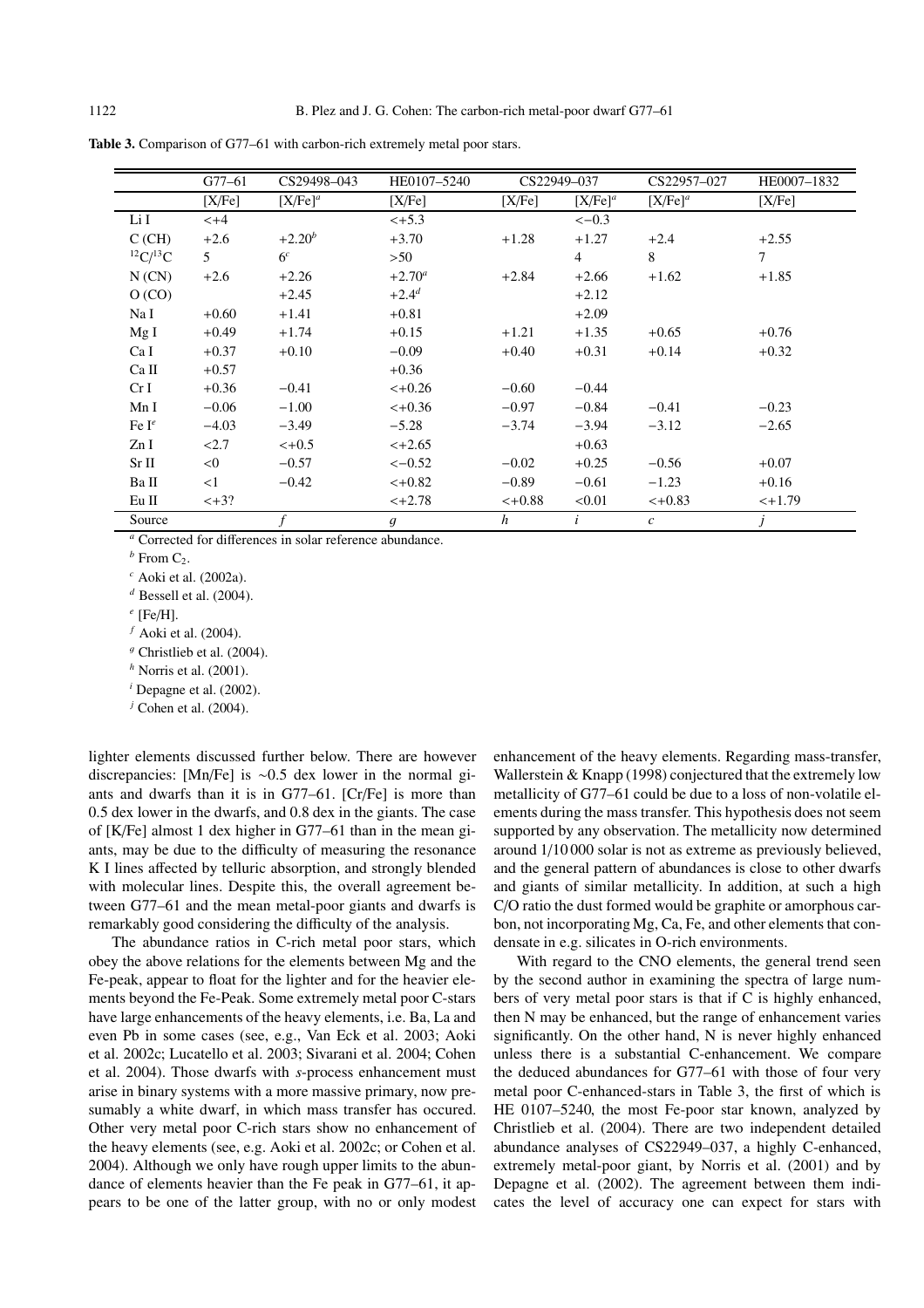such complex spectra. However G77–61 is much cooler than this star, and its spectrum is correspondingly more complex. CS 22957–027 is another extremely metal poor giant with a very large C-enhancement studied by Norris et al. (1997) and by Aoki et al. (2002a); the results of the more recent analysis are shown in the table. CS 29498–043 (Aoki et al. 2002a,b, 2004) is a very metal poor giant with highly enhanced Na and Mg as well as CNO. HE 0007-1832 is a very metal poor dwarf with no enhancement of the heavy elements (Cohen et al. 2004).

Table 3 gives an indication of the variety found among the C-rich metal poor stars. The four stars listed have *N*(C)/*N*(N) ranging over more than a factor of 1000, with no obvious correlation with [Fe/H]. G77–61 and all of the comparison stars, except HE0107-5240, though presumably a giant (Christlieb et al. 2004), show low  $C^{12}/C^{13}$  ratios, indicating substantial CN processing. If one ignores the CNO elements, a crucial distinction among them involves the elements just heavier than CNO, the easiest of which to detect are Na and Mg. If those elements are not enhanced, then the abnormality is confined to the enhancement of the CNO elements, and an origin involving normal processes of nucleosynthesis within stars of intermediate mass can be imagined; for example a binary scenario with no heavy element production is viable. However, if Na and Mg are enhanced, as is the case especially for CS 22949–037 and for CS 29498–043, and to a lesser extent for the other three stars, then conventional wisdom suggests that significant production of Mg and Na is not expected for intermediate mass metal-poor stars, and a supernova event is required. It is these arguments that have led to the discussion of SN with fallback models for extremely metal poor massive stars Umeda & Nomoto (2003) and Tsujimoto & Shigeyama (2003) where most of the lighter elements, produced in the outer zones, get ejected, but the mass cut is such that the heavier elements fall back onto the collapsed core. The abundance ratios of the ejecta can be fine-tuned by invoking mixing as well as fallback.

However, very recent calculations by Herwig (2005) and by Karakas (2005) demonstrate that intermediate mass very low metallicity AGB stars can produce and mix to their surface substantial amounts of Na and Mg, as well as copious amounts of C and N, and a low  ${}^{12}C/{}^{13}C$  ratio due to CN processing. This eliminates the need to seek a type II SN origin for their excesses in G77–61 and in the other stars listed in Table 3. In addition, according to Goriely & Siess (2004), the s-process efficiency may be very much reduced in low metallicity AGB stars, due to the higher temperature of the bottom of the convective zone. This could explain the class of very metal-poor carbonrich stars without excess of heavy elements to which G77–61 seems to belong.

We may thus view the O abundance as the key to separating excesses of the light elements C, N, Na, Mg as arising from type II SN of some kind versus binary mass transfer involving an extremely low metallicity AGB star. In the former case, copious O should be present, while in the latter, O should not be significantly enhanced. HE0107–5240 falls into the former category, as do at least two of the comparison stars. But preliminary information regarding the O abundance in G77–61 based on the low-resolution IR spectra of Joyce (1998) is that the O abundance is low. However, Joyce ascribed the apparent weak CO both to the low metallicity of G77–61 and at least partially to suppression of near-IR molecular bands by collisioninduced absorption  $(H_2-H_2)$ , and to a lesser extend He-H<sub>2</sub>). Our model atmosphere calculations with high O abundance, and including collision-induced absorption predict strong CO bands. In any case all SN models tend to produce large amounts of O, relative to C, and it is therefore crucial to determine the O abundance in G77–61 to separate the binary AGB from the SN hypothesis for the selective abundance enhancements in this extremely metal-poor dwarf carbon star. A high resolution near-IR spectrum is already in hand and results should be available in the near future.

*Acknowledgements.* We thank N. Christlieb for suggesting a reinvestigation of this star. B. Freytag is thanked for suggesting the microturbulence estimate, and R. Cayrel and E. josselin for useful comments. The entire Keck/HIRES user communities owes a huge debt to Jerry Nelson, Gerry Smith, Steve Vogt, and many other people who have worked to make the Keck Telescope and HIRES a reality and to operate and maintain the Keck Observatory. We are grateful to the W. M. Keck Foundation for the vision to fund the construction of the W. M. Keck Observatory. The authors wish to extend special thanks to those of Hawaiian ancestry on whose sacred mountain we are privileged to be guests. Without their generous hospitality, none of the observations presented herein would have been possible. J.G.C. is grateful to the National Science Foundation for partial support under grant AST-0205951. This publication makes use of data from the Two Micron All-Sky Survey, which is a joint project of the University of Massachusetts and the Infrared Processing and Analysis Center, funded by the National Aeronautics and Space Administration and the National Science Foundation.

#### **References**

- Allende-Prieto, C., Lambert, D. L., & Asplund, M. 2002, ApJ, 573, L137
- Alvarez, R., & Plez, B. 1998, A&A, 330, 1109
- Aoki, W., Norris, J. E., Ryan, S. G., Beers, T. C., & Ando, H. 2002a, ApJ, 576, L141
- Aoki, W., Norris, J. E., Ryan, S. G., Beers, T. C., & Ando, H. 2002b, PASJ, 54, 933
- Aoki, W., Ryan, S. G., Norris, J. E., et al. 2002c, ApJ, 580, 1149
- Aoki, W., Norris, J. E., Ryan, S. G., et al. 2004, ApJ, 608, 971
- Asplund, M. 2003, in CNO in the Universe, ed. G. Charbonnel, D. Schaerer, & G. Meynet, ASP Conf. Ser., 304, 275
- Asplund, M., Gustafsson, B., Kiselman, D., & Eriksson, K. 1997, A&A, 318, 521
- Asplund, M., Nordlund, Å., Trampendach, R., & Stein, R. 2000, A&A, 359, 743
- Asplund, M., Grevesse, N., Sauval, A. J., Allende Prieto, C., & Kiselman, D. 2004, A&A, 417, 751
- Bessell, M. S., & Brett, J. M. 1988, PASP, 100, 1134
- Bessell, M. S., Christlieb, N., & Gustafsson, B. 2004, ApJ, 612, L61 Carpenter, J. M. 2001, AJ, 121, 2851
- Cayrel, R., Depagne, E., Spite, M., et al. 2004, A&A, 416, 1117
- Christlieb, N., Bessell, M. S., Beers, T. C., et al. 2002, Nature, 419, 904
- Christlieb, N., Gustafsson, B., Korn, A. J., et al. 2004, ApJ, 603, 708
- Cohen, J., Christlieb, N., McWilliam , A., et al. 2004, ApJ, in press
- Cooper, N. 1975, JQSRT, 15, 139